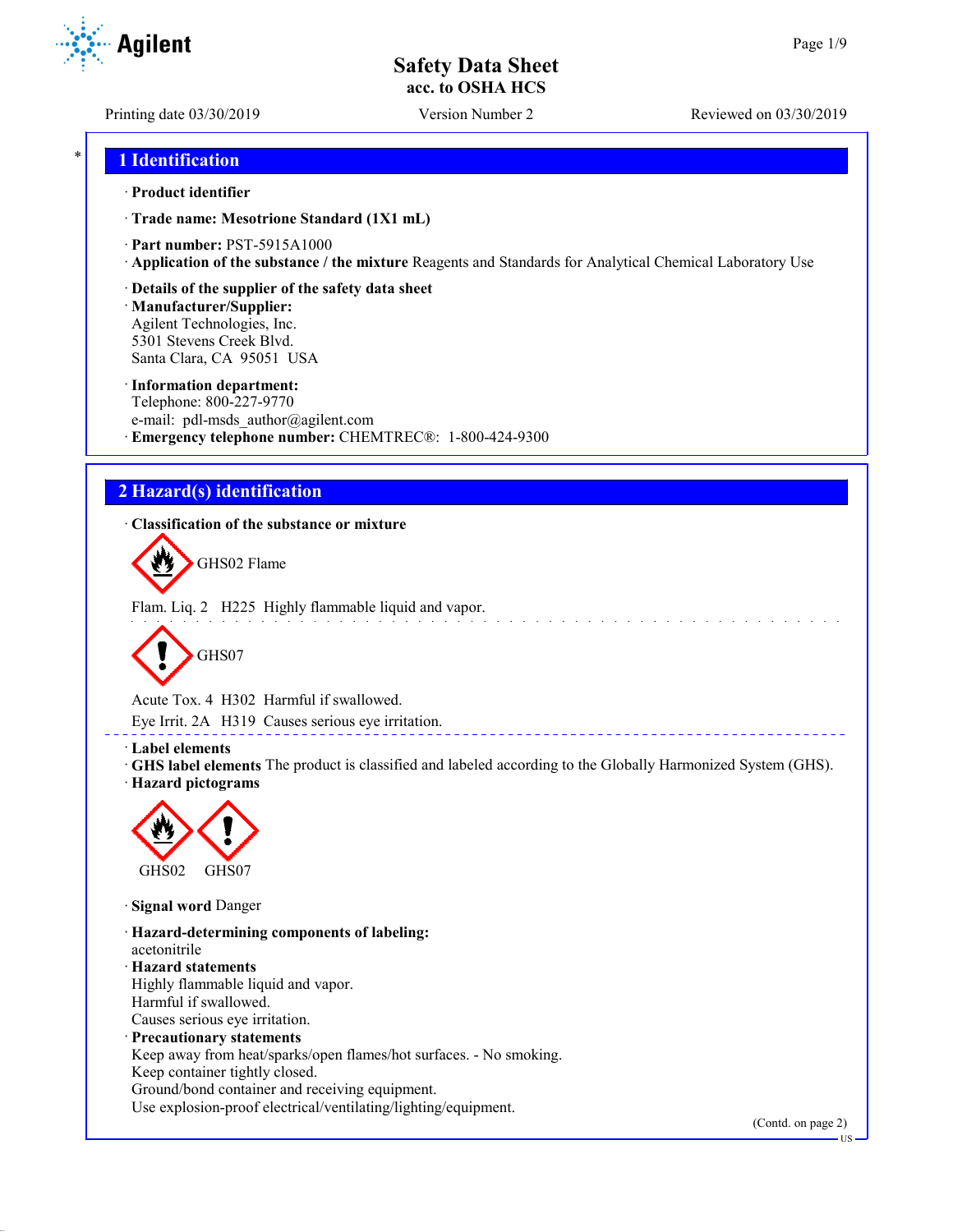### **Trade name: Mesotrione Standard (1X1 mL)**

(Contd. of page 1)

Use only non-sparking tools. Take precautionary measures against static discharge. Wash thoroughly after handling. Do not eat, drink or smoke when using this product. Wear protective gloves/protective clothing/eye protection/face protection. If swallowed: Call a poison center/doctor if you feel unwell. Rinse mouth. If on skin (or hair): Take off immediately all contaminated clothing. Rinse skin with water/shower. If in eyes: Rinse cautiously with water for several minutes. Remove contact lenses, if present and easy to do. Continue rinsing. If eye irritation persists: Get medical advice/attention. In case of fire: Use for extinction: CO2, powder or water spray. Store in a well-ventilated place. Keep cool. Dispose of contents/container in accordance with local/regional/national/international regulations. · **Classification system:** · **NFPA ratings (scale 0 - 4)** 2 3  $\overline{0}$  $Health = 2$ Fire  $= 3$ Reactivity  $= 0$ · **HMIS-ratings (scale 0 - 4) HEALTH**  FIRE REACTIVITY  $\boxed{0}$  Reactivity = 0 2 3  $Health = 2$ Fire  $= 3$ · **Other hazards** · **Results of PBT and vPvB assessment** · **PBT:** Not applicable.

· **vPvB:** Not applicable.

# **3 Composition/information on ingredients**

- · **Chemical characterization: Mixtures**
- · **Description:** Mixture of the substances listed below with nonhazardous additions.
- · **Dangerous components:**

75-05-8 acetonitrile 99.873%

## **4 First-aid measures**

## · **Description of first aid measures**

- · **General information:**
- Immediately remove any clothing soiled by the product.

Symptoms of poisoning may even occur after several hours; therefore medical observation for at least 48 hours after the accident.

- · **After inhalation:** Supply fresh air; consult doctor in case of complaints.
- · **After skin contact:** Immediately rinse with water.
- · **After eye contact:**

Rinse opened eye for several minutes under running water. If symptoms persist, consult a doctor.

(Contd. on page 3) US

Printing date 03/30/2019 Version Number 2 Reviewed on 03/30/2019



**Agilent**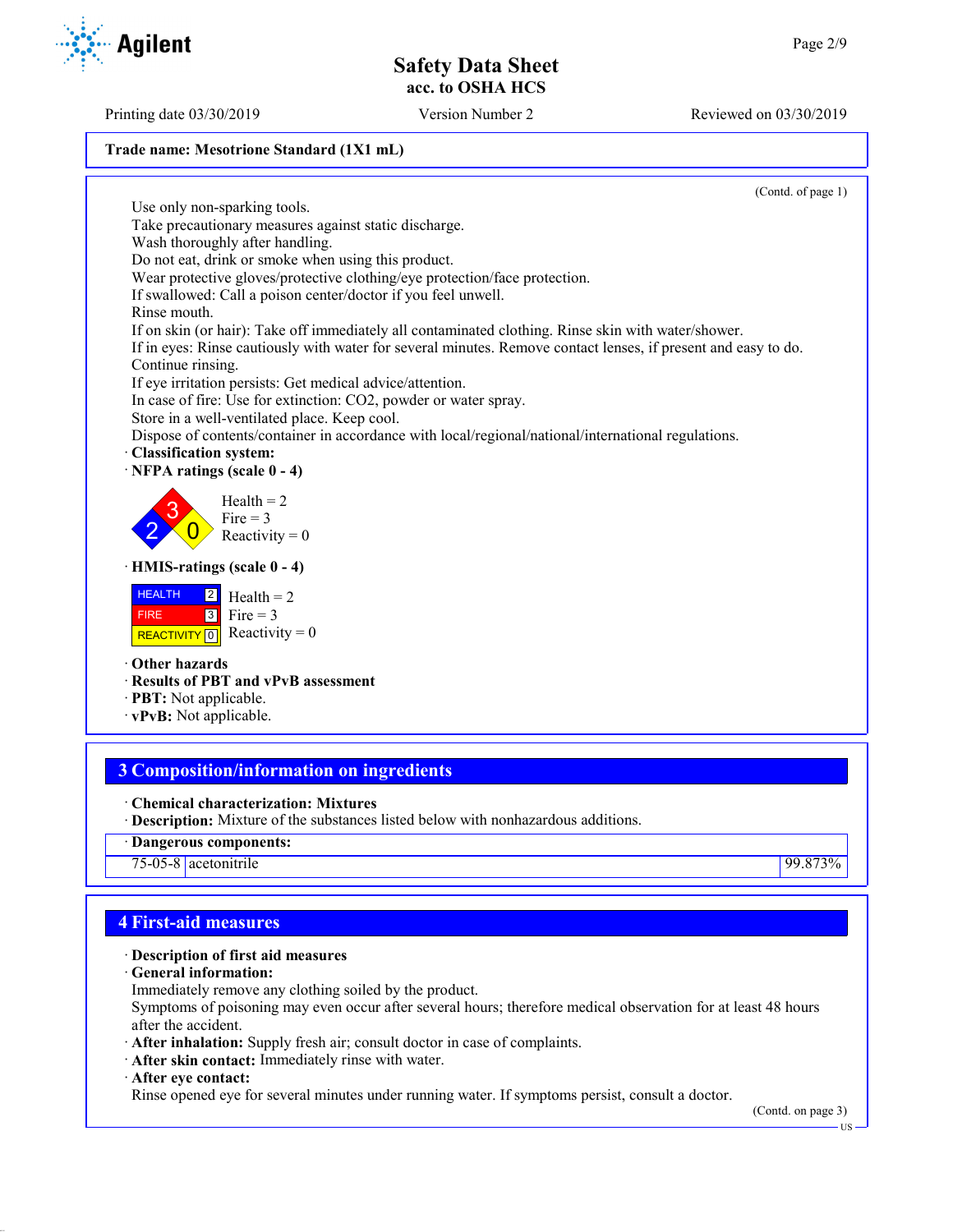Printing date 03/30/2019 Version Number 2 Reviewed on 03/30/2019

**Trade name: Mesotrione Standard (1X1 mL)**

(Contd. of page 2)

· **After swallowing:** Immediately call a doctor.

- · **Information for doctor:**
- · **Most important symptoms and effects, both acute and delayed** No further relevant information available. · **Indication of any immediate medical attention and special treatment needed**
- No further relevant information available.

## **5 Fire-fighting measures**

- · **Extinguishing media**
- · **Suitable extinguishing agents:**
- CO2, extinguishing powder or water spray. Fight larger fires with water spray or alcohol resistant foam.
- · **For safety reasons unsuitable extinguishing agents:** Water with full jet
- · **Special hazards arising from the substance or mixture** No further relevant information available.
- · **Advice for firefighters**
- · **Protective equipment:** No special measures required.

## **6 Accidental release measures**

| · Personal precautions, protective equipment and emergency procedures                            |                 |
|--------------------------------------------------------------------------------------------------|-----------------|
| Wear protective equipment. Keep unprotected persons away.                                        |                 |
| · Environmental precautions: Do not allow to enter sewers/ surface or ground water.              |                 |
| · Methods and material for containment and cleaning up:                                          |                 |
| Absorb with liquid-binding material (sand, diatomite, acid binders, universal binders, sawdust). |                 |
| Dispose contaminated material as waste according to item 13.                                     |                 |
| Ensure adequate ventilation.                                                                     |                 |
| · Reference to other sections                                                                    |                 |
| See Section 7 for information on safe handling.                                                  |                 |
| See Section 8 for information on personal protection equipment.                                  |                 |
| See Section 13 for disposal information.                                                         |                 |
| · Protective Action Criteria for Chemicals                                                       |                 |
| $\cdot$ PAC-1:                                                                                   |                 |
| $75-05-8$ acetonitrile                                                                           | 13 ppm          |
| $\cdot$ PAC-2:                                                                                   |                 |
| 75-05-8 acetonitrile                                                                             | $\sqrt{50}$ ppm |
| $·$ PAC-3:                                                                                       |                 |
| 75-05-8 $ $ acetonitrile                                                                         | $150$ ppm       |

## **7 Handling and storage**

- · **Handling:**
- · **Precautions for safe handling** No special precautions are necessary if used correctly.
- · **Information about protection against explosions and fires:**
- Keep ignition sources away Do not smoke.
- Protect against electrostatic charges.
- · **Conditions for safe storage, including any incompatibilities**
- · **Storage:**
- · **Requirements to be met by storerooms and receptacles:** Store in a cool location.



US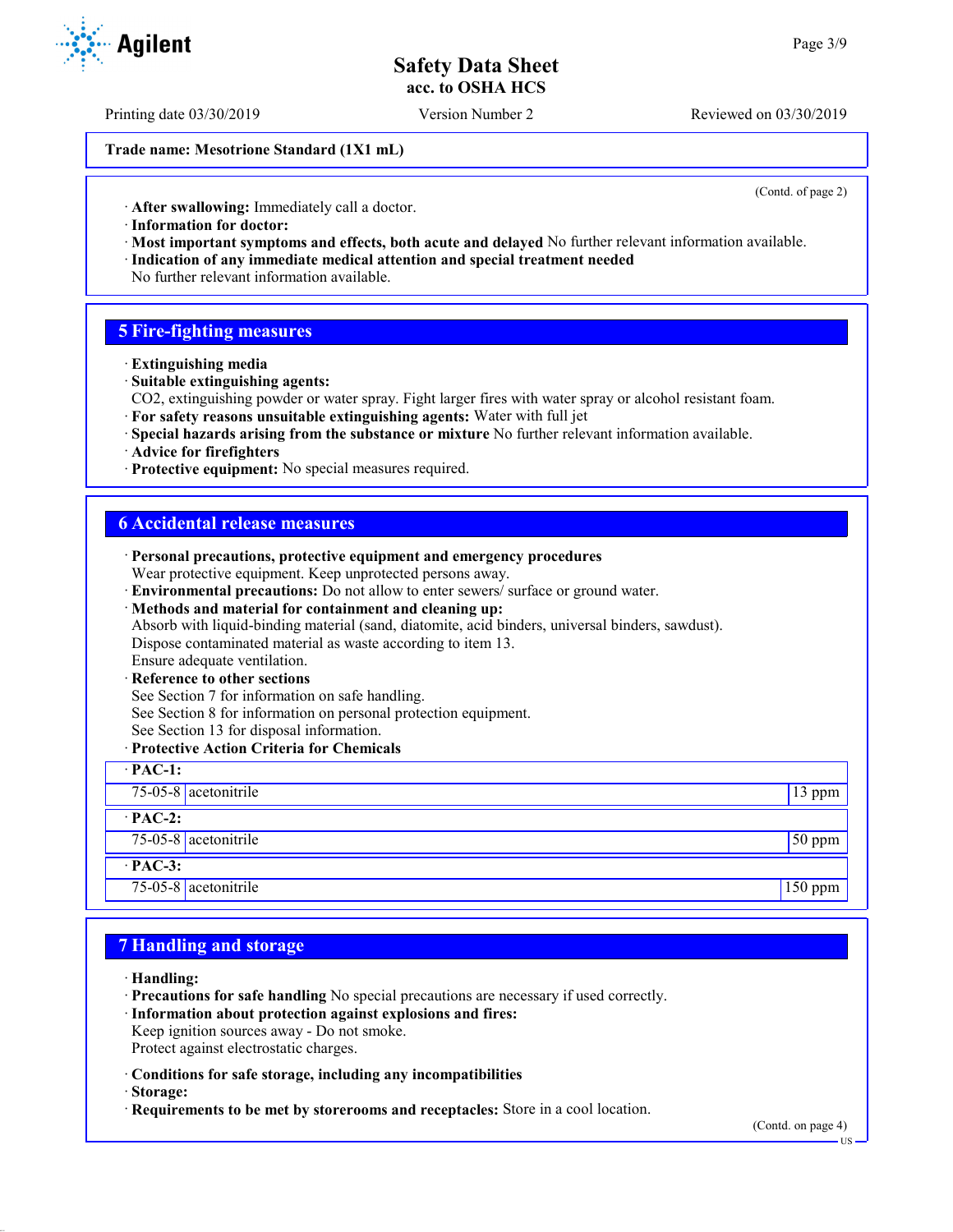Printing date 03/30/2019 Version Number 2 Reviewed on 03/30/2019

**Trade name: Mesotrione Standard (1X1 mL)**

(Contd. of page 3)

· **Further information about storage conditions:** Keep receptacle tightly sealed.

Store in cool, dry conditions in well sealed receptacles.

· **Specific end use(s)** No further relevant information available.

## **8 Exposure controls/personal protection**

· **Additional information about design of technical systems:** No further data; see item 7.

#### · **Control parameters**

### · **Components with limit values that require monitoring at the workplace:**

### **75-05-8 acetonitrile**

PEL Long-term value: 70 mg/m<sup>3</sup>, 40 ppm

REL Long-term value: 34 mg/m<sup>3</sup>, 20 ppm

TLV Long-term value:  $34 \text{ mg/m}^3$ ,  $20 \text{ ppm}$ 

#### Skin

· **Additional information:** The lists that were valid during the creation were used as basis.

- · **Exposure controls**
- · **Personal protective equipment:**
- · **General protective and hygienic measures:**
- Keep away from foodstuffs, beverages and feed.

Immediately remove all soiled and contaminated clothing.

Wash hands before breaks and at the end of work.

Avoid contact with the eyes.

Avoid contact with the eyes and skin.

### · **Breathing equipment:**

When used as intended with Agilent instruments, the use of the product under normal laboratory conditions and with standard practices does not result in significant airborne exposures and therefore respiratory protection is not needed.

Under an emergency condition where a respirator is deemed necessary, use a NIOSH or equivalent approved device/equipment with appropriate organic or acid gas cartridge.

### · **Protection of hands:**

Although not recommended for constant contact with the chemicals or for clean-up, nitrile gloves 11-13 mil thickness are recommended for normal use. The breakthrough time is 1 hr. For cleaning a spill where there is direct contact of the chemical, butyl rubber gloves are recommended 12-15 mil thickness with breakthrough times exceeding 4 hrs. Supplier recommendations should be followed.

### · **Material of gloves**

For normal use: nitrile rubber, 11-13 mil thickness

For direct contact with the chemical: butyl rubber, 12-15 mil thickness

## · **Penetration time of glove material**

For normal use: nitrile rubber: 1 hour

For direct contact with the chemical: butyl rubber: >4 hours

(Contd. on page 5)

US

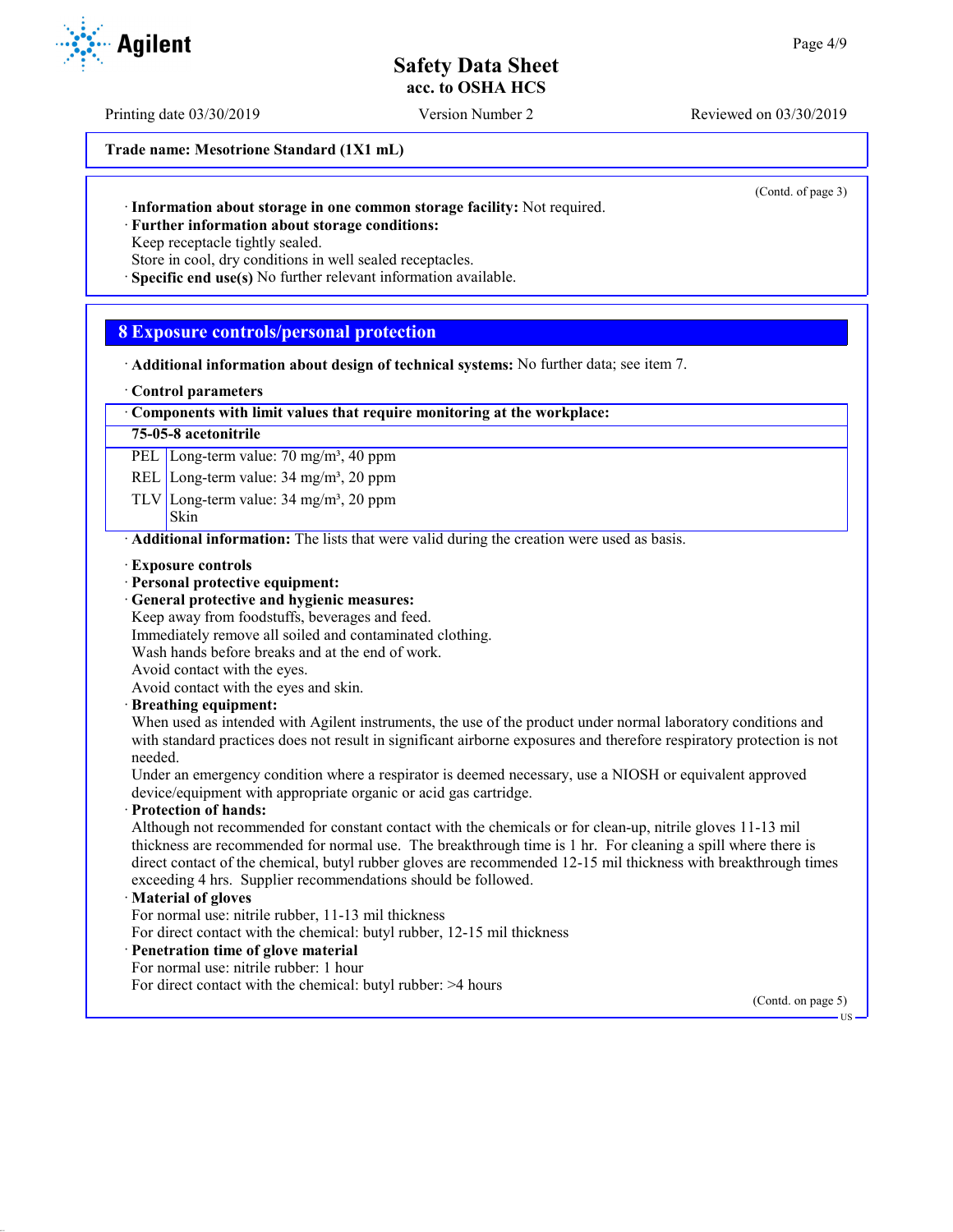Printing date 03/30/2019 Version Number 2 Reviewed on 03/30/2019

**Trade name: Mesotrione Standard (1X1 mL)**

(Contd. of page 4)

US

· **Eye protection:**



| <b>9 Physical and chemical properties</b>                                             |                                                                                               |
|---------------------------------------------------------------------------------------|-----------------------------------------------------------------------------------------------|
| · Information on basic physical and chemical properties<br><b>General Information</b> |                                                                                               |
| · Appearance:                                                                         |                                                                                               |
| Form:                                                                                 | Fluid                                                                                         |
| Color:<br>· Odor:                                                                     | Colorless<br>Aromatic                                                                         |
| Odor threshold:                                                                       | Not determined.                                                                               |
| · pH-value:                                                                           | Not determined.                                                                               |
|                                                                                       |                                                                                               |
| Change in condition<br><b>Melting point/Melting range:</b>                            | -46 °C (-50.8 °F)                                                                             |
| <b>Boiling point/Boiling range:</b>                                                   | 81 °C (177.8 °F)                                                                              |
|                                                                                       |                                                                                               |
| · Flash point:                                                                        | 2 °C (35.6 °F)                                                                                |
| · Flammability (solid, gaseous):                                                      | Not applicable.                                                                               |
| · Ignition temperature:                                                               | 525 °C (977 °F)                                                                               |
| · Decomposition temperature:                                                          | Not determined.                                                                               |
| · Auto igniting:                                                                      | Product is not selfigniting.                                                                  |
| Danger of explosion:                                                                  | Product is not explosive. However, formation of explosive air/vapor<br>mixtures are possible. |
| <b>Explosion limits:</b>                                                              |                                                                                               |
| Lower:                                                                                | 4.4 Vol $\%$                                                                                  |
| Upper:                                                                                | 16 Vol %                                                                                      |
| $\cdot$ Vapor pressure at 20 °C (68 °F):                                              | $0$ hPa $(0$ mm Hg)                                                                           |
| $\cdot$ Density at 20 °C (68 °F):                                                     | $0.786$ g/cm <sup>3</sup> (6.55917 lbs/gal)                                                   |
| · Relative density                                                                    | Not determined.                                                                               |
| · Vapor density                                                                       | Not determined.                                                                               |
| · Evaporation rate                                                                    | Not determined.                                                                               |
| · Solubility in / Miscibility with                                                    |                                                                                               |
| Water:                                                                                | Not miscible or difficult to mix.                                                             |
| · Partition coefficient (n-octanol/water): Not determined.                            |                                                                                               |
| · Viscosity:                                                                          |                                                                                               |
| Dynamic:                                                                              | Not determined.                                                                               |
| Kinematic:                                                                            | Not determined.                                                                               |

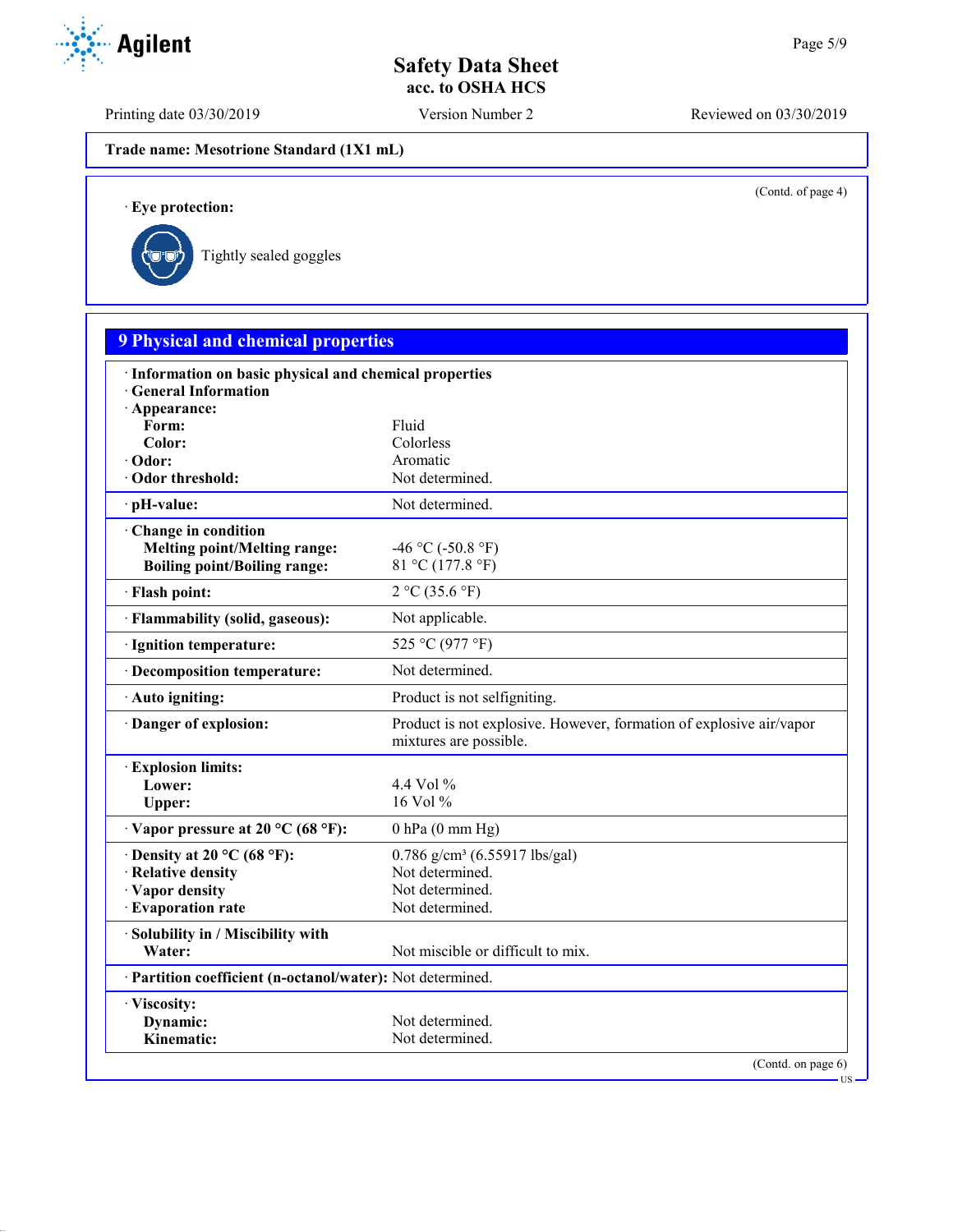Printing date 03/30/2019 Version Number 2 Reviewed on 03/30/2019

**Trade name: Mesotrione Standard (1X1 mL)**

|                                              |                                                       | (Contd. of page $5$ ) |
|----------------------------------------------|-------------------------------------------------------|-----------------------|
| Solvent content:<br><b>VOC</b> content:      | $0.00\%$<br>$0.0 \frac{g}{1} / 0.00 \frac{g}{g}$ al   |                       |
| Solids content:<br>$\cdot$ Other information | $0.1\%$<br>No further relevant information available. |                       |

## **10 Stability and reactivity**

· **Reactivity** No further relevant information available.

- · **Chemical stability**
- · **Thermal decomposition / conditions to be avoided:** No decomposition if used according to specifications.
- · **Possibility of hazardous reactions** No dangerous reactions known.
- · **Conditions to avoid** No further relevant information available.
- · **Incompatible materials:** No further relevant information available.
- · **Hazardous decomposition products:** No dangerous decomposition products known.

# **11 Toxicological information**

· **Information on toxicological effects**

· **Acute toxicity:**

### · **LD/LC50 values that are relevant for classification:**

### **ATE (Acute Toxicity Estimate)**

| Oral          | LD50 | $\sqrt{1,322 \text{ mg/kg}}$ (rat)     |
|---------------|------|----------------------------------------|
| Dermal $LD50$ |      | $\geq$ 2,003 mg/kg (rabbit)            |
|               |      | Inhalative LC50/4 h 3,592 mg/L (mouse) |

## **75-05-8 acetonitrile**

| Oral   | LD50 | $1,320$ mg/kg (rat)                    |
|--------|------|----------------------------------------|
| Dermal | LD50 | $\vert$ >2,000 mg/kg (rabbit)          |
|        |      | Inhalative LC50/4 h 3,587 mg/L (mouse) |

## · **Primary irritant effect:**

· **on the skin:** No irritant effect.

- · **on the eye:** Irritating effect.
- · **Sensitization:** No sensitizing effects known.

## · **Additional toxicological information:**

The product shows the following dangers according to internally approved calculation methods for preparations: Harmful

Irritant

## · **Carcinogenic categories**

· **IARC (International Agency for Research on Cancer)**

None of the ingredients is listed.

# · **NTP (National Toxicology Program)**

None of the ingredients is listed.

(Contd. on page 7)



US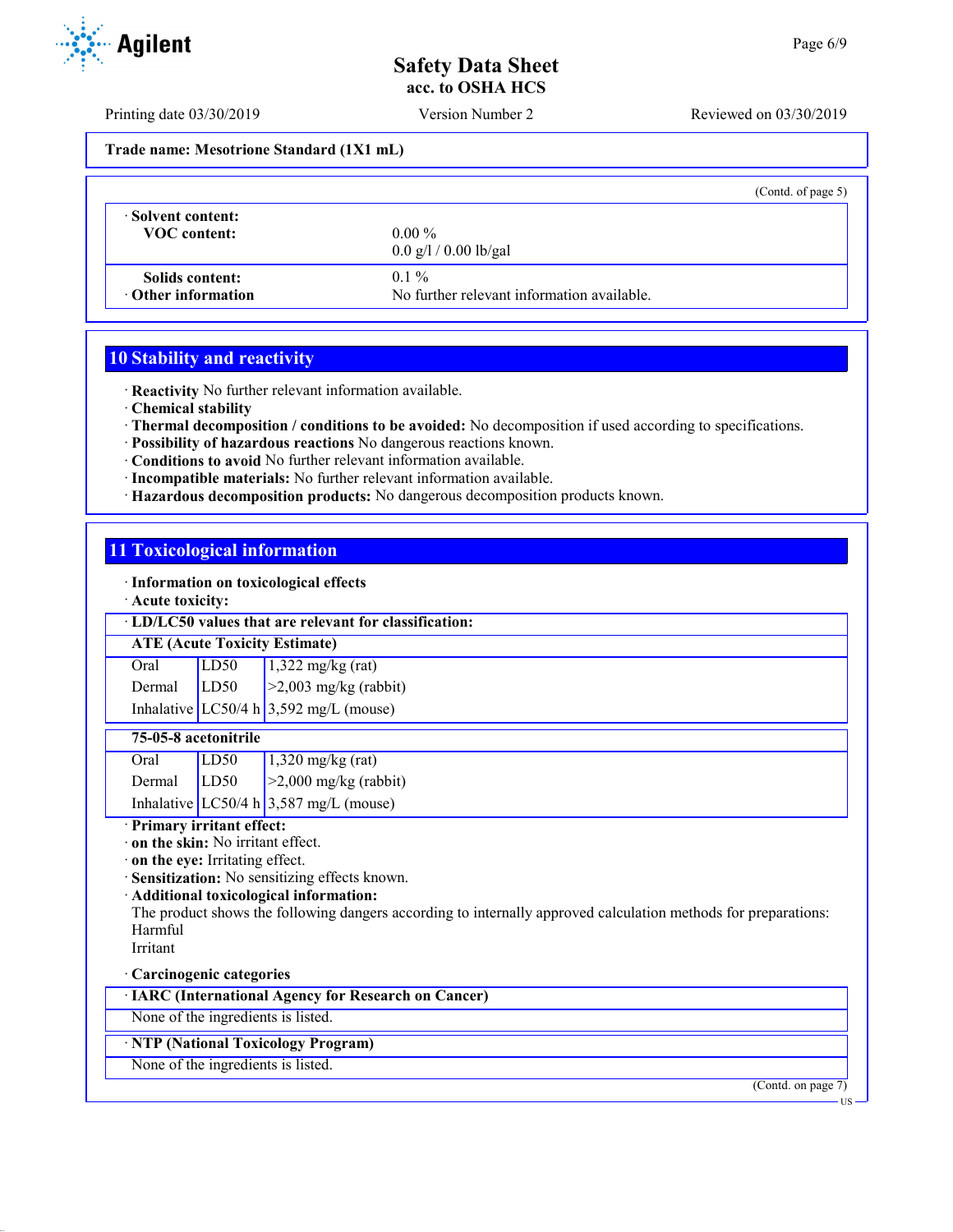Printing date 03/30/2019 Version Number 2 Reviewed on 03/30/2019

**Trade name: Mesotrione Standard (1X1 mL)**

(Contd. of page 6)

### · **OSHA-Ca (Occupational Safety & Health Administration)**

None of the ingredients is listed.

# **12 Ecological information**

#### · **Toxicity**

- · **Aquatic toxicity:** No further relevant information available.
- · **Persistence and degradability** No further relevant information available.
- · **Behavior in environmental systems:**
- · **Bioaccumulative potential** No further relevant information available.
- · **Mobility in soil** No further relevant information available.
- · **Additional ecological information:**

## · **General notes:**

Water hazard class 2 (Self-assessment): hazardous for water

Do not allow product to reach ground water, water course or sewage system.

Danger to drinking water if even small quantities leak into the ground.

- · **Results of PBT and vPvB assessment**
- · **PBT:** Not applicable.
- · **vPvB:** Not applicable.
- · **Other adverse effects** No further relevant information available.

## **13 Disposal considerations**

· **Waste treatment methods**

· **Recommendation:**

Must not be disposed of together with household garbage. Do not allow product to reach sewage system.

· **Uncleaned packagings:**

· **Recommendation:** Disposal must be made according to official regulations.

## **14 Transport information**

| · Not Regulated, De minimus Quantities                   |                                     |                    |
|----------------------------------------------------------|-------------------------------------|--------------------|
| · UN-Number<br>· DOT, IMDG, IATA                         | <b>UN1648</b>                       |                    |
| · UN proper shipping name<br>$\cdot$ DOT<br>· IMDG, IATA | Acetonitrile<br><b>ACETONITRILE</b> |                    |
| Transport hazard class(es)<br>· DOT, IMDG, IATA          |                                     |                    |
|                                                          |                                     |                    |
| $\cdot$ Class                                            | 3 Flammable liquids                 |                    |
|                                                          |                                     | (Contd. on page 8) |

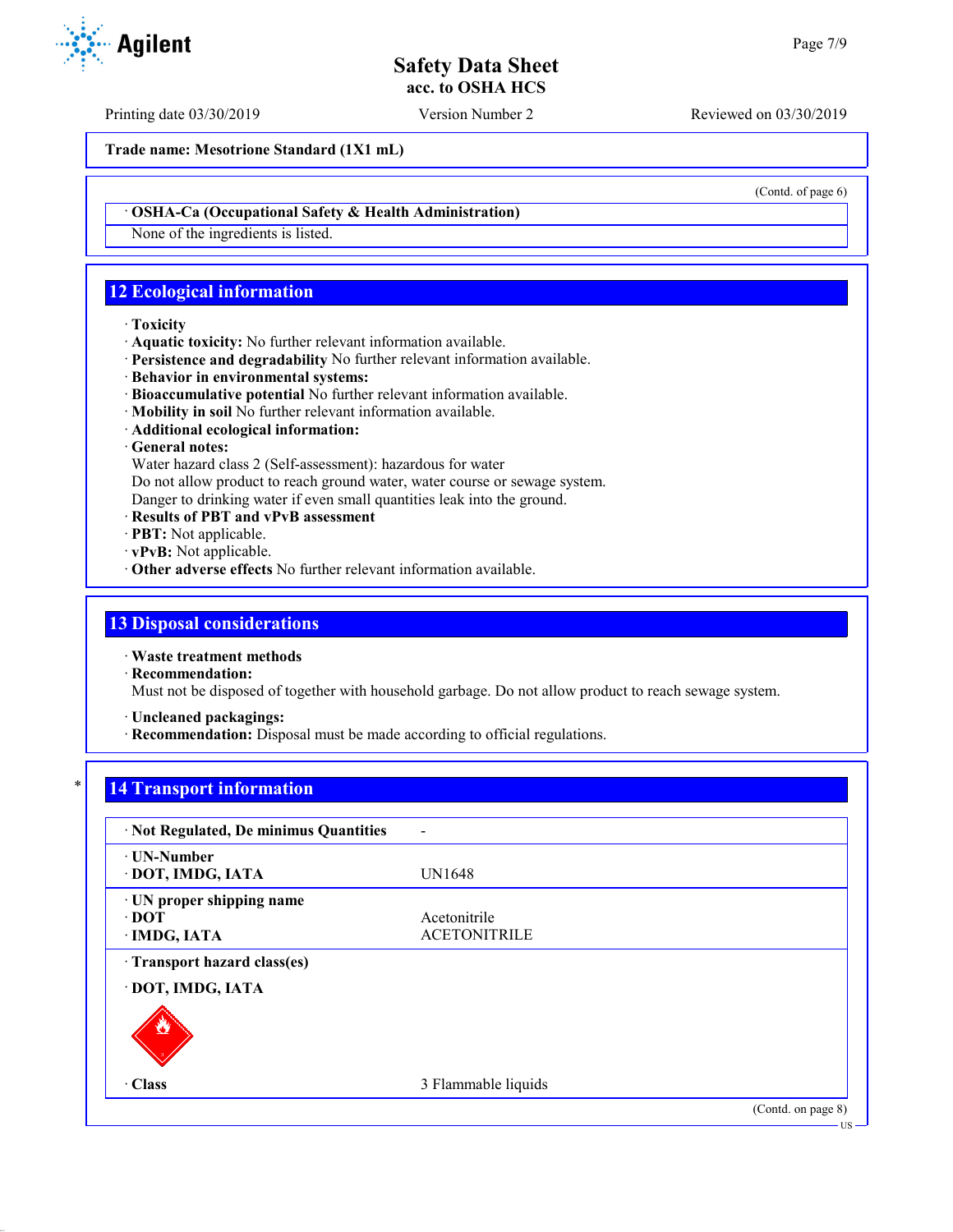Printing date 03/30/2019 Version Number 2 Reviewed on 03/30/2019

**Trade name: Mesotrione Standard (1X1 mL)**

|                                            | (Contd. of page 7)                               |
|--------------------------------------------|--------------------------------------------------|
| · Label                                    | 3                                                |
| · Packing group                            |                                                  |
| · DOT, IMDG, IATA                          | $\mathbf{H}$                                     |
| · Environmental hazards:                   | Not applicable.                                  |
| Special precautions for user               | Warning: Flammable liquids                       |
| Danger code (Kemler):                      | 33                                               |
| <b>EMS</b> Number:                         | $F-E$ , $S-D$                                    |
| · Stowage Category                         | B                                                |
| · Stowage Code                             | SW2 Clear of living quarters.                    |
| Transport in bulk according to Annex II of |                                                  |
| MARPOL73/78 and the IBC Code               | Not applicable.                                  |
| · Transport/Additional information:        |                                                  |
| $\cdot$ DOT                                |                                                  |
| · Quantity limitations                     | On passenger aircraft/rail: 5 L                  |
|                                            | On cargo aircraft only: 60 L                     |
| $\cdot$ IMDG                               |                                                  |
| $\cdot$ Limited quantities (LQ)            | 1L                                               |
| · Excepted quantities (EQ)                 | Code: E2                                         |
|                                            | Maximum net quantity per inner packaging: 30 ml  |
|                                            | Maximum net quantity per outer packaging: 500 ml |
| · UN "Model Regulation":                   | UN 1648 ACETONITRILE, 3, II                      |

# **15 Regulatory information**

· **Safety, health and environmental regulations/legislation specific for the substance or mixture** · **Sara**

| · Section 355 (extremely hazardous substances):             |
|-------------------------------------------------------------|
| None of the ingredients is listed.                          |
| · Section 313 (Specific toxic chemical listings):           |
| $75-05-8$ acetonitrile                                      |
| <b>TSCA (Toxic Substances Control Act):</b>                 |
| $75-05-8$ acetonitrile                                      |
| · Proposition 65                                            |
| Chemicals known to cause cancer:                            |
| None of the ingredients is listed.                          |
| Chemicals known to cause reproductive toxicity for females: |
| None of the ingredients is listed.                          |
| Chemicals known to cause reproductive toxicity for males:   |
| None of the ingredients is listed.                          |
| · Chemicals known to cause developmental toxicity:          |
| None of the ingredients is listed.                          |
| (Contd. on page 9)                                          |
| ·US                                                         |